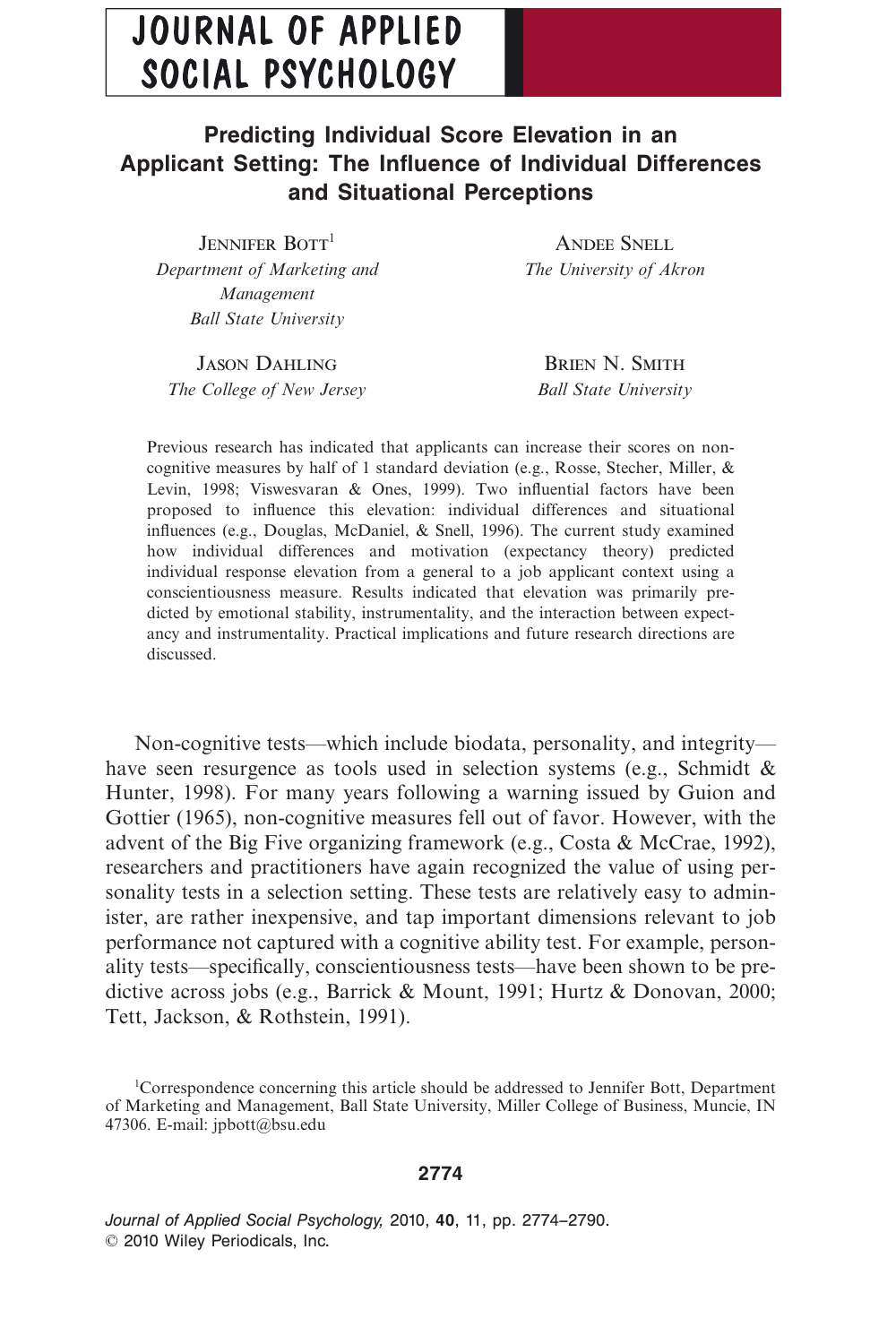Despite these positive reasons for including a personality test in a selection system, some have argued that questions on these tests are transparent, resulting in vulnerability to response distortion by applicants (e.g., Alliger, Lilienfeld, & Mitchell, 1996). *Response distortion*, or faking, refers to an applicant's effort to make himself or herself appear more qualified for the job by inflating responses (e.g., Rosse, Stecher, Miller, & Levin, 1998). Faking appears to be a valid concern, as many studies (both laboratory and field) have shown that applicants can and do increase their scores by as much as 1 standard deviation (e.g., Rosse et al., 1998; Viswesvaran & Ones, 1999). As a result of this increase, the utility of personality tests may be affected, such as a reduction in criterion-related validity (e.g., Mueller-Hanson, Heggestad, & Thornton, 2003), a change in the factor structures of the measure (e.g., Schmit & Ryan, 1993), and a reduction in the quality of applicants selected (e.g., Rosse et al., 1998).

Most of the research on response distortion has attempted to improve the practical outcomes associated with personality testing (e.g., applying correction formulas, Ellingson, Sackett, & Hough, 1999; administering warnings, Dwight & Donovan, 2003). Few studies have examined the responsedistortion construct from a theoretical perspective. Research into the mechanisms behind response distortion has relied primarily on conjecture. For example, Douglas, McDaniel, and Snell (1996) identified three factors that contribute to response distortion: opportunity to fake, personal characteristics, and situational factors. Snell, Sydell, and Lueke (1999) expanded this simple model of faking and posited that motivation and the ability to fake direct successful faking, with both personal and situational factors influencing the process. Similarly, McFarland and Ryan (2000) identified a model of response distortion, highlighting the importance of beliefs toward faking, situational influences, and intention and ability to fake. However, no study has simultaneously examined the predictive strength of personal and situational factors in explaining score elevation. The current study fills this gap in the extant literature by examining individual score elevation in a simulated applicant setting.

#### Individual-Difference Perspective

Researchers have argued that identification of an applicant's standing on measures of individual differences may be a useful tool in understanding and predicting response distortion. For example, in a within-subjects design, McFarland and Ryan (2000) instructed individuals to answer honestly and fake good. An analysis of these personality factors indicated that neuroticism and a low standing on integrity and conscientiousness were predictive of faking behavior.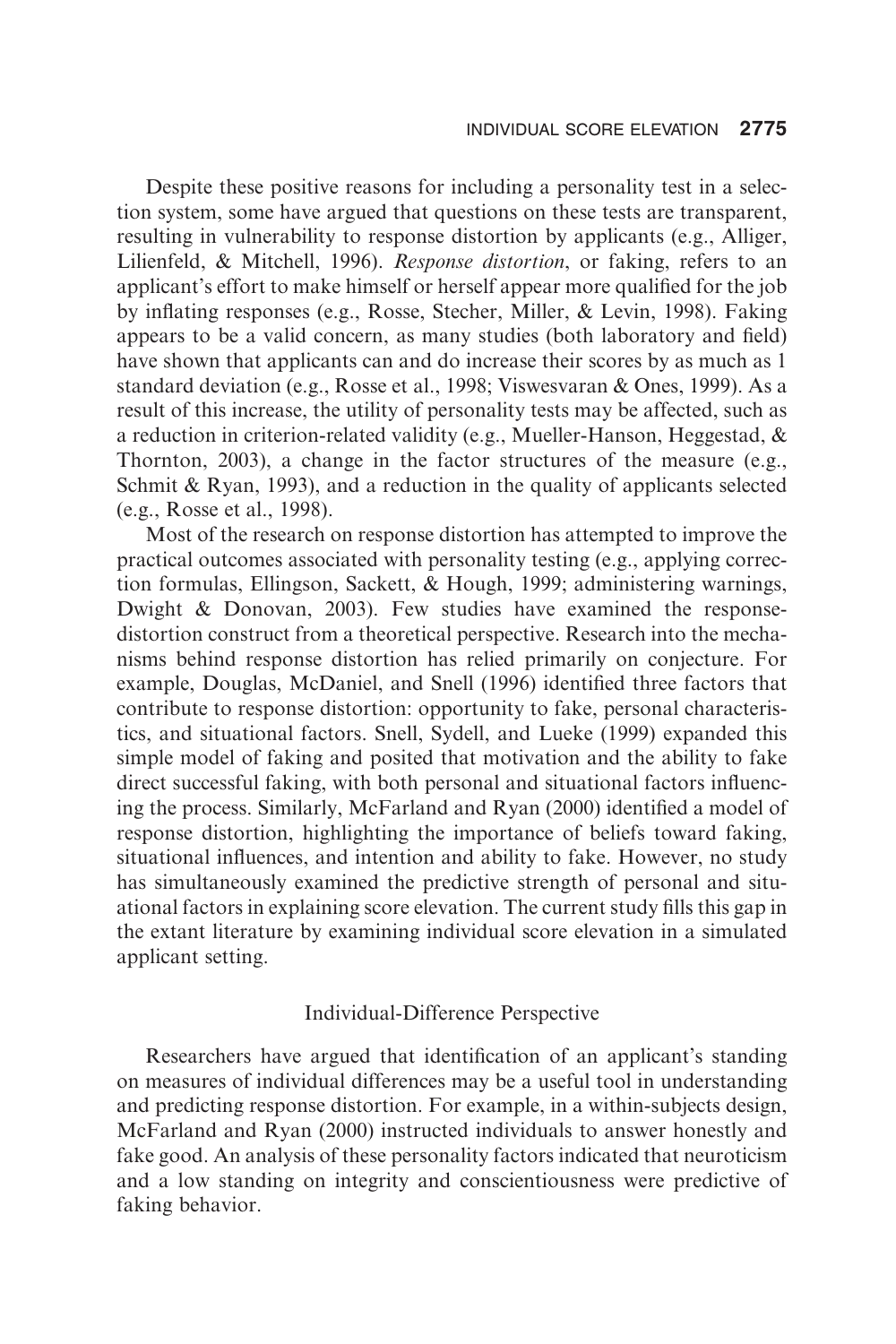These results echo those of Ones, Viswesvaran, and Reiss (1996), who found that emotional stability (i.e., the positive pole of neuroticism) and conscientiousness were related to social desirability scores. Based on these results, it appeared that individual differences impact an applicant's ability to and success in distorting responses. While understanding the contributing factors of response distortion is important, few practical implications arise from their research. Emotional stability may be relevant to and predictive of job performance (e.g., Saldago, 1997), but profiling and rejecting applicants based solely on their standing on emotional stability as an indicator of response distortion is not feasible (ethically or legally). A more practitioneroriented approach involves an examination of situational factors that contribute to response distortion.

#### Situational Factors Perspective

Few studies have examined the impact of the situation on an applicant's level of response distortion. A notable exception is the success of warnings of detection or consequence. Specifically, in a study conducted by Dwight and Donovan (2003), an analysis of selection decisions indicated that more correct hires were made when warnings were provided. The effectiveness of warnings has also been supported with biodata items (Kluger & Colella, 1993).

The two aforementioned studies provide empirical evidence that cues embedded in the situation can reduce the amount of applicant response distortion and improve the quality of selection decisions, which has been proposed theoretically by a number of researchers (e.g., Douglas et al., 1996). For the most part, warnings appear to be one of the only situational factors studied. However, in terms of situational cues, applicant motivation has been acknowledged to likely influence the level of response distortion (e.g., Dwight & Donovan, 2003; Hough, Eaton, Dunnette, Kamp, & McCloy, 1990; McFarland & Ryan, 2000; Snell et al., 1999). However, no study has yet to examine the effects of a situational manipulation of motivation on response distortion.

One such theory for explaining the power of situational cues on applicant behavior is expectancy or VIE (valence, instrumentality, and expectancy) theory (Vroom, 1964). VIE theory was recently integrated with the selection process with the development and validation of a measure aimed at assessing an applicant's desire to attain the job (valence), belief that scoring highly on the selection test will result in hiring (instrumentality), and expectation that expending effort will result in a high score on the test (expectancy; Sanchez, Truxillo, & Bauer, 2000).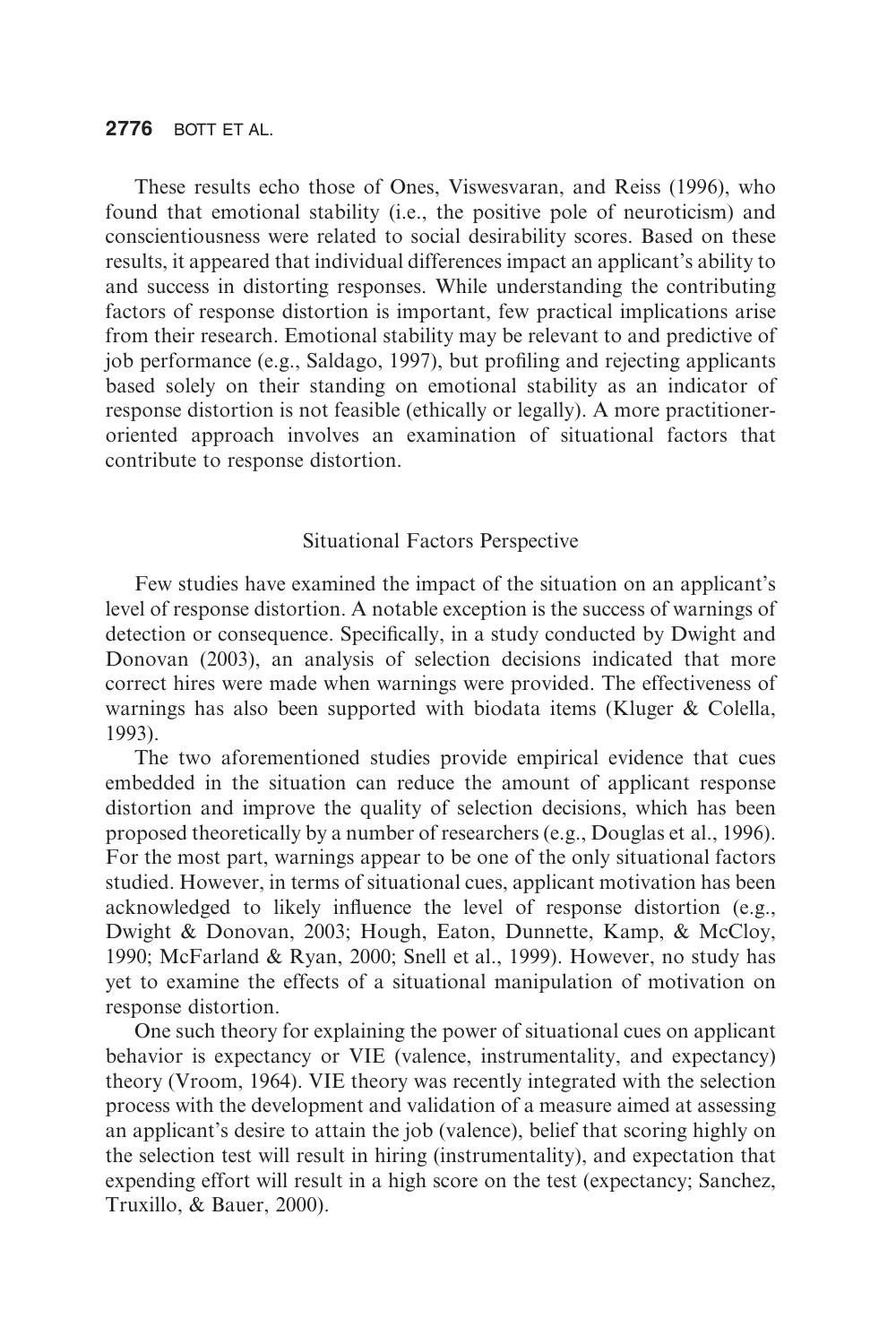#### The Current Study

There are two main explanations for response elevation that have been proposed in the literature (e.g., Douglas et al., 1996; McFarland & Ryan, 2000): individual differences and situational influences. These perspectives are tested in the current study as explanations for response elevation on a conscientiousness measure. As this is the first study to examine individual differences and situational perceptions simultaneously, we made no predictions regarding relative contribution to prediction of within-person response elevation.

This focus on situational factors as a means to influence response distortion has many practical advantages. Organizations can control the amount and type of information given to applicants, thereby potentially influencing their desire to distort responses. The current literature has focused mainly on identifying predictors of response distortion (e.g., neuroticism; McFarland & Ryan, 2000; Ones et al., 1996). While this may be theoretically meaningful, understanding what personal characteristics contribute to response distortion does not provide the practitioner with tools to limit the problem. Therefore, this study seeks to fill this gap in the literature by examining how perceptions of situational factors, as well as individual differences, influence individual response elevation in an applicant setting.

#### Method

#### *Participants*

Study participants were 195 working undergraduate students at a large midwestern public university who received extra credit for their participation. To be eligible for participation, individuals had to be currently employed at least 10 hours per week. Experimental setting conscientiousness data were collected from 332 participants, after distributing approximately 850 surveys (39% response rate). Of those 332 Phase I participants, 195 returned for participation in Phase II (58.7% return rate).

The largest proportion of the sample was female (71.3%), White (82.1%), sophomores in college (35.4%), and employed in the retail/service industry (49.2%). Participants' mean age was 23.8 years  $(SD = 6.9)$ , and they reported working an average of 24.7 hours per week  $(SD = 10.9)$ . Participants' tenure at their current job was an average of 29.1 months  $(SD = 34.8)$ ; while their average tenure in the workforce was 7.6 years  $(SD = 6.5)$ .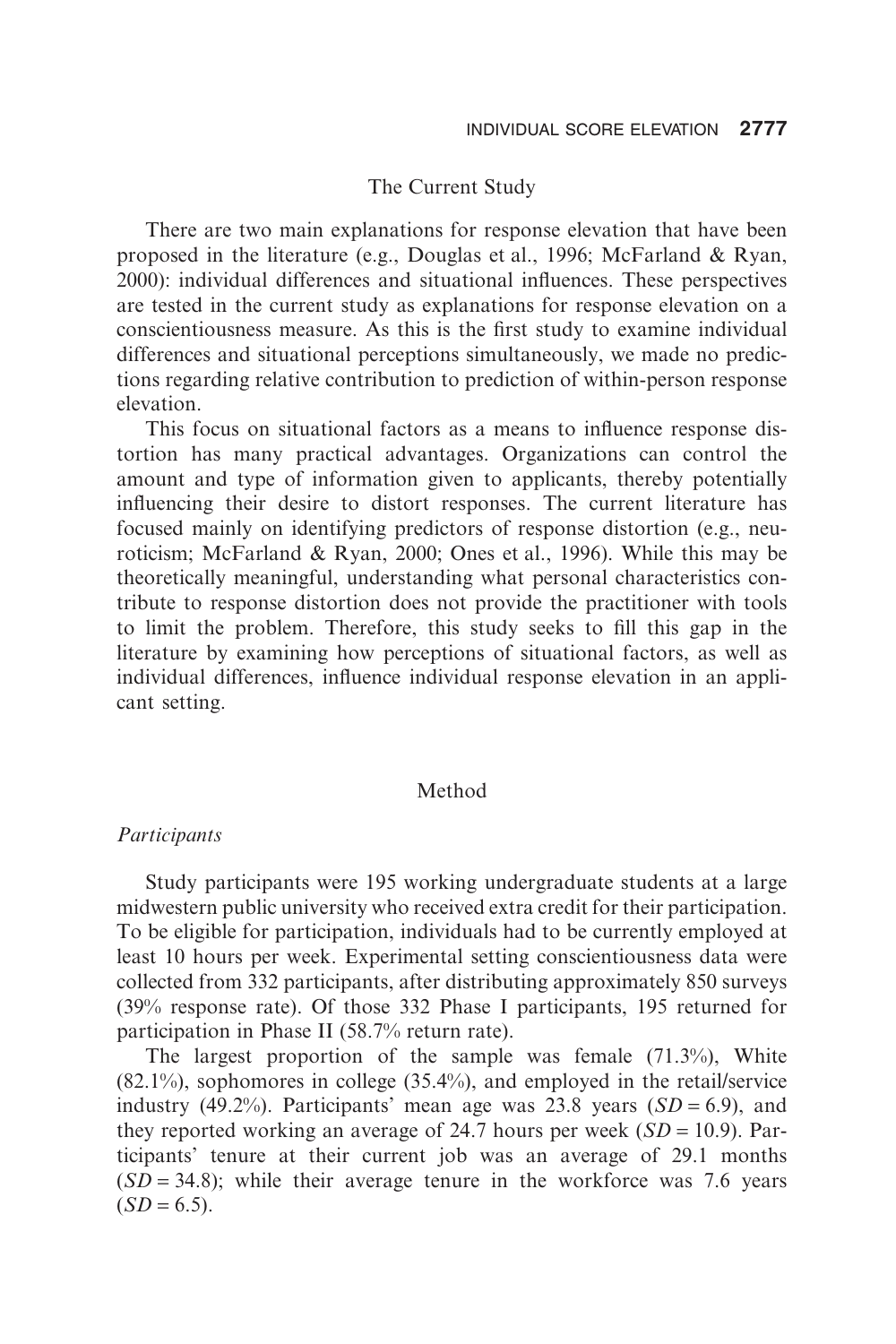#### Measures

*Phase I conscientiousness predictor measure.* Experimental setting conscientiousness was first assessed using Goldberg's (1999) International Personality Item Pool (IPIP), which includes 20 items such as "I am always prepared." The items were rated on a 5-point Likert-type scale ranging from 1 (*strongly agree*) to 5 (*strongly disagree*). For ease of interpretation, this scale was recoded prior to analysis, such that a higher score indicates a higher level of conscientiousness. Internal consistency was high ( $\alpha = .89$ ).

*Phase II conscientiousness measure.* Conscientiousness was again assessed at least 2 weeks later, following administration of the motivation manipulation (details of manipulation are discussed later). Items for this administration of the measure were placed in a work-related context (e.g., "I am always prepared at work"). This was done to differentiate items from the experimental setting measure. Previous studies have shown that responses to a noncognitive measure changed depending on the context, with less error variance resulting from responses in context, thus resulting in higher validity (Robie, Schmit, Ryan, & Zickar, 2000). When administered in an applicant setting, internal consistency was slightly reduced ( $\alpha = .87$ ).

*Situational factor: Motivation.* The primary situational variable, motivation, was operationalized using Sanchez et al.'s (2000) Valence Instrumentality Expectancy Motivation Scale (VIEMS). The 10-item VIEMS uses a 5-point scale ranging from 1 (*strongly agree*) to 5 (*strongly disagree*). Items were reverse-coded prior to analysis to ease interpretation of the scale scores.

The Valence scale contains three items measuring attractiveness of the job (e.g., "I would like to be hired for this job"). Internal consistency for this scale was .95. The Instrumentality scale consists of four items measuring perceptions of the likelihood of being hired (e.g., "I think I will be hired if I get a high test score"). Internal consistency estimates for this study were similar to published findings ( $\alpha = .88$ ). Expectancy was measured with three items relating to level of effort put forth on the selection test (e.g., "I can get a good score on this test if I put some effort into it"). Internal consistency for this scale was .92.

*Emotional stability.* Emotional stability, or the positive end of neuroticism, was assessed using Goldberg's (1999) 20-item scale from the IPIP. Items were rated on a 5-point scale ranging from 1 (*strongly agree*) to 5 (*strongly disagree*). To ease interpretation, all items were reverse-coded, such that a high scale score indicates higher standing on emotional stability. Reliability of this measure was .91.

*Extraversion.* Extraversion was measured using Goldberg's (1999) 20-item scale. Items were rated on a 5-point scale ranging from 1 (*strongly agree*) to 5 (*strongly disagree*). Reliability of the scale was .91.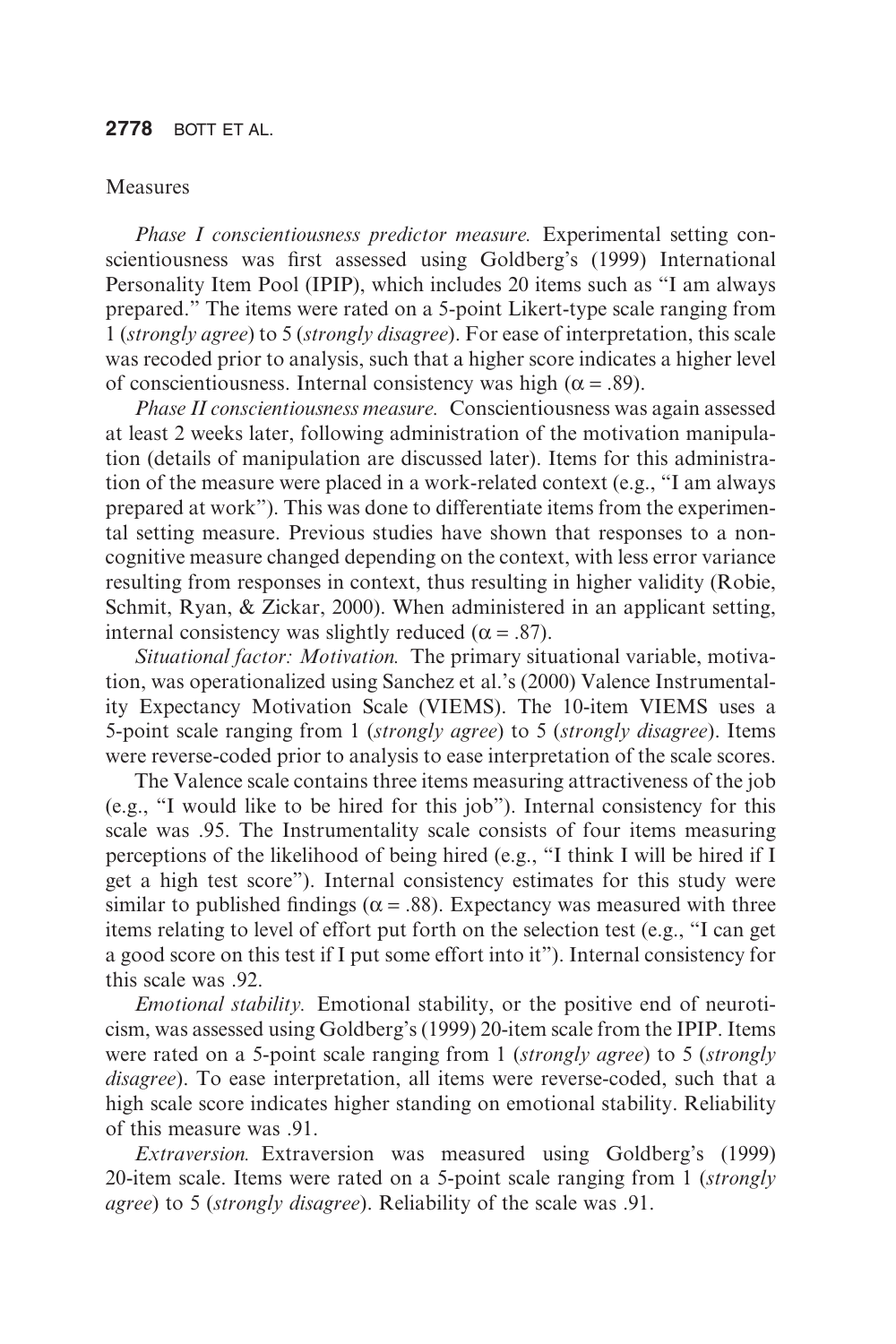*Positive and negative affect.* Positive and negative affect have been proposed as both trait (e.g., Watson & Clark, 1984) and state (e.g., Watson, Clark, & Tellegen, 1988) measures of mood. At the trait level, these measures related to both extraversion and neuroticism (e.g., Tellegen, 1985). These measures have been shown to be relatively independent of one another, with high reliability (i.e., .88 for positive affect and .87 for negative affect, in general). The 20-item measure asks respondents to identify the extent to which they generally feel a certain way on a 5-point scale ranging from 1 (*very slightly or not at all*) to 5 (*extremely*). The internal consistency of both scales was acceptable (positive affect,  $\alpha = .87$ ; negative affect,  $\alpha = .86$ ).

*Integrity.* We used 25 items from Ryan and Sackett's (1987) integrity/ honesty test. Of these items, 21 reflected attitudes toward theft, and 4 questions were aimed at identifying those who were responding in a socially desirable manner. Items were rated on a 5-point scale ranging from 1 (*strongly agree*) to 5 (*strongly disagree*). Low scores indicate higher levels of integrity. Internal consistency reliability for this measure was acceptable (.82).

#### *Procedure*

Data were collected in two phases. The first phase was an experimental set of context-free surveys that were completed via the Internet. The second phase was a laboratory session in which the job-related information was delivered at least 2 weeks following the Internet survey completion.

In Phase 1, individuals completed a 20-item, non-cognitive measure of conscientiousness via the Internet at least 2 weeks prior to experimental manipulation data collection to provide initial standing on the measure. There were two advantages associated with using the Internet in that it allowed participants to complete the measure at a convenient time and provided situational fidelity, as organizations are using the Internet increasingly to administer initial screening devices.

The experimental setting measure of conscientiousness used context-free instructions (i.e., "Answer these questions about yourself"), rather than context-specific instructions (i.e., "Answer these questions about yourself at work"). Results have shown that responses to a non-cognitive measure change depending on the context, with less error variance resulting from responses in context, thus resulting in higher validity (Robie et al., 2000). In Phase 2, which followed at least 2 weeks later (4 weeks, on average), individuals were given the job advertisement, following which a measure of context-laden conscientiousness was administered. Demographic information was collected at the end of the session.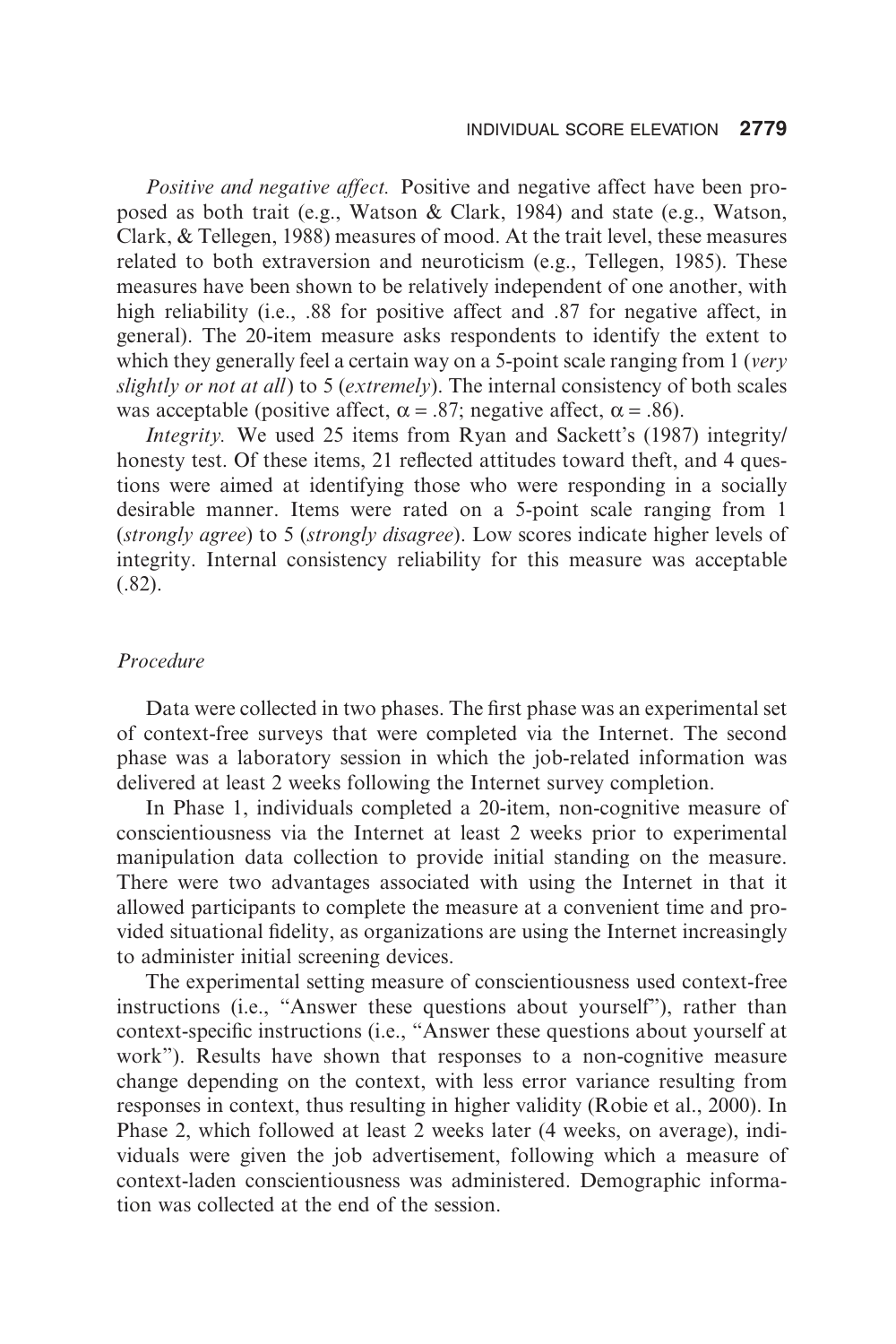Participants were given a job advertisement for the Open Book, a fictitious café/bookstore that was hiring for general retail workers. This job scored highest as the most realistic and representative of what college students would look for in a part-time/full-time job in pilot testing. The job advertisement manipulated valence (making the job appear attractive by emphasizing salary and benefits, a cooperative and fun working environment, and the first opportunity to schedule lucrative holiday hours), instrumentality (link between success on the predictor measure and being hired, manipulated by emphasizing scoring highly on this measure as the only screening device utilized beyond a simple interview), and expectancy (connecting effortful work with success on the measure, manipulated by reminding applicants that paying attention and trying hard should lead to success on the screening device).

#### Results

# *Examining Potential for Response Bias*

In order to examine if there were systematic differences between those who continued on to each stage of the research (i.e., completed only Phase I, completed both Phase I and II, matched with supervisor and completed Phase I and II), a series of univariate ANOVAs was conducted on variables of predictive interest. Specifically, group differences in experimental setting conscientiousness, simulated applicant setting conscientiousness, valence, instrumentality, and expectancy yielded no significant differences. These results indicate that there were no potentially biasing factors within the final group of analysis (Phase I and II, matched with supervisors) that could lend to their predictive ability in the following analyses. There were no significant differences in those who participated in final data collection versus those who dropped out in the previous collection stages.

# *Establishing Differences: Experimental Setting Versus Simulated Applicant Responding*

An investigation of experimental versus simulated applicant conscientiousness scores reveals that during Phase II, participants were responding as job applicants. There was a large standardized difference (Cohen's  $d = 1.21$ ) between experimental setting and simulated applicant responses (hereafter referred to as *applicant responses*). It is this experimental setting to applicant conscientiousness difference that the following analyses seek to explain.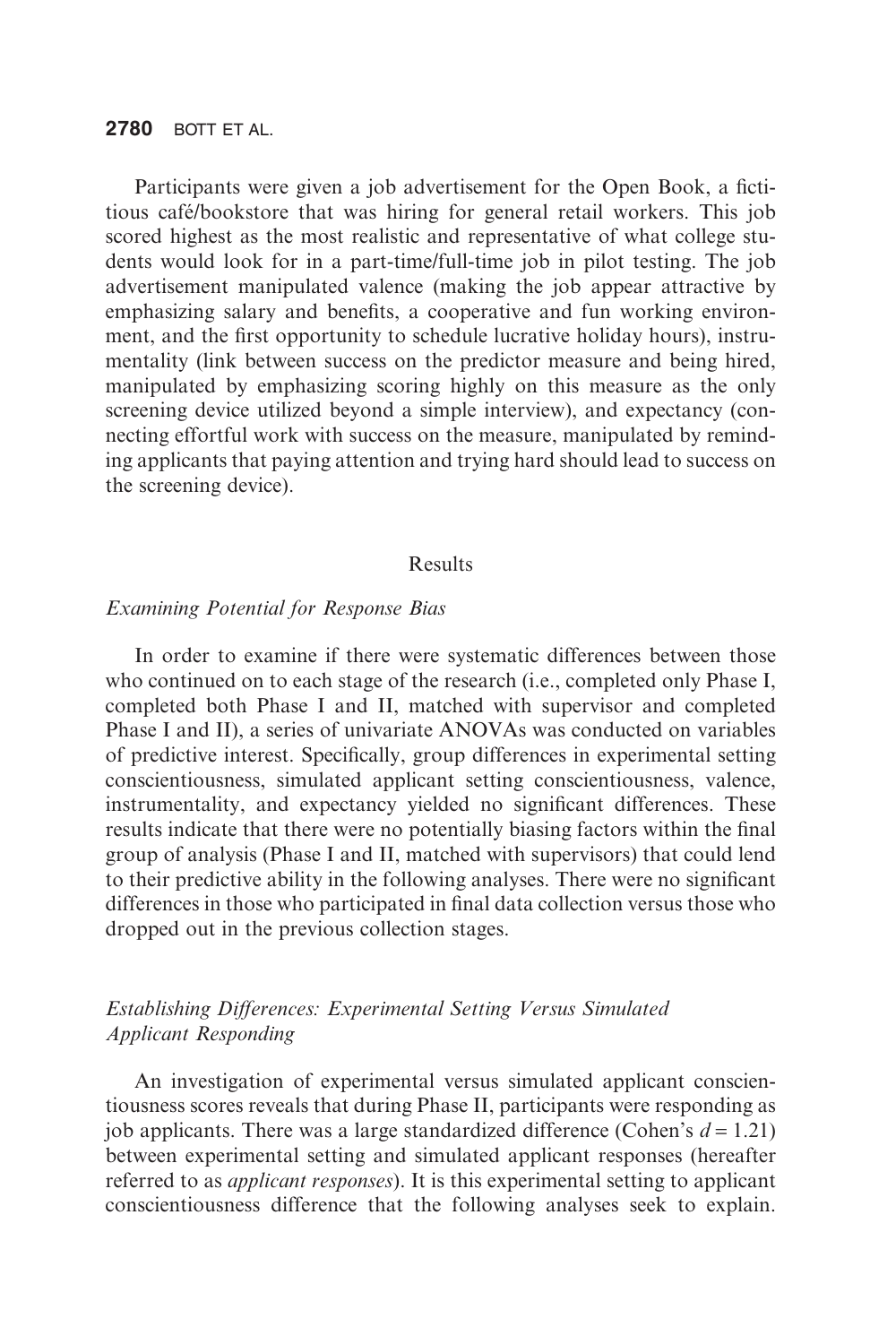Initial conscientiousness scores were partialled out of all analyses, thus the remaining score indicates inflation or change from initial experimental setting scores.

# *Predicting Individual Response Inflation: Individual Differences*

Table 1 presents the means, standard deviations, correlations, and reliabilities for the individual-difference measures under investigation. As expected, scores on the various personality measures were correlated with both experimental setting and simulated applicant conscientiousness. Interestingly, emotional stability was not related to experimental setting, but was significantly related to applicant conscientiousness  $(r = .24, p < .01)$ . Scores on the Instrumentality and Expectancy scales were positively related to applicant conscientiousness scores  $(r = .25, p < .001;$  and  $r = .21, p < .001$ , for instrumentality and expectancy, respectively). Valence, or attractiveness of the job, was not significantly related to applicant conscientiousness  $(r = .13, ns)$ .

A series of regression analyses was performed to understand better how individual-difference variables contributed to mean-level elevation from experimental to applicant settings on a measure of conscientiousness. All predictors were centered prior to computing the interaction term (e.g., Aiken & West, 1991). Response inflation was predicted by emotional stability  $(\beta = .20, p < .05)$ , which replicated McFarland and Ryan (2000) and Ones et al.'s (1996) individual-difference results. However, in the current study, high levels of emotional stability were related to response elevation. Unlike the results from McFarland and Ryan, integrity was not a significant predictor of applicant conscientiousness, controlling for initial conscientiousness responses  $(\beta = -10, \text{ ns})$ . Extraversion was also examined as a potential individual-difference predictor of response inflation, but it did not significantly predict applicant conscientiousness scores (it was marginally significant;  $\beta = .13$ , *ns*).

Similarly, a series of regressions was performed to examine the effects of a more global personality construct (i.e., positive and negative affect) on applicant conscientiousness. Positive affect was positively, significantly predictive of applicant conscientiousness ( $\beta = .17$ ,  $p < .05$ ). This significant effect mirrors the marginally significant extraversion effect. Contrary to previously reported empirical results, negative affect, which is similar to low emotional stability, was not significant ( $\beta = -.04$ , *ns*). These results indicate that higher applicant conscientiousness scores were predicted only by high positive affect.

When all significant individual-difference predictors were examined together (i.e., positive affect and emotional stability), only emotional stability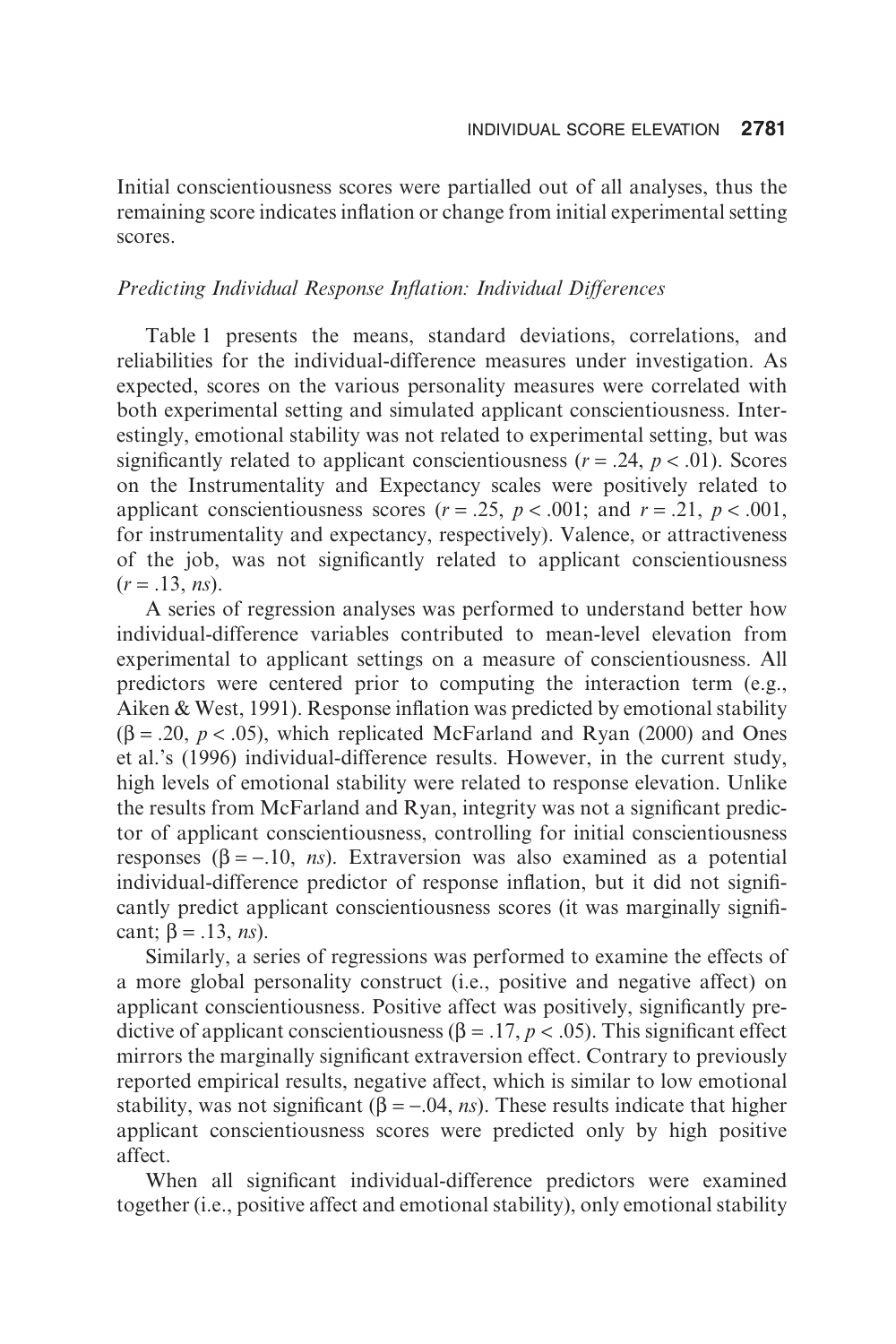| Means, Correlations, and Reliabilities for Individual-Difference and Situational Perception Variables |      |           |                    |               |                 |                 |           |                          |                |               |        |                 |
|-------------------------------------------------------------------------------------------------------|------|-----------|--------------------|---------------|-----------------|-----------------|-----------|--------------------------|----------------|---------------|--------|-----------------|
| Variable                                                                                              |      | N SD      |                    | $\mathcal{C}$ | 3               | 4               |           | $\circ$                  |                | ∞             | ᡋ      | $\overline{10}$ |
| Individual-difference variables                                                                       |      |           |                    |               |                 |                 |           |                          |                |               |        |                 |
| 1. Integrity <sup>a</sup>                                                                             |      | 2.45 0.50 | (.82)              |               |                 |                 |           |                          |                |               |        |                 |
| 2. Positive affect                                                                                    | 3.78 | 0.62      | $-17*$             | (.87)         |                 |                 |           |                          |                |               |        |                 |
| 3. Negative affect                                                                                    | 1.87 | 0.64      | $.22**$            | $-.18*$       | (.86)           |                 |           |                          |                |               |        |                 |
| 4. Emotional                                                                                          | 3.36 | 0.62      | $-.22**$           | $.30**$       | $-.67**$        | (0.91)          |           |                          |                |               |        |                 |
| stability                                                                                             |      |           |                    |               |                 |                 |           |                          |                |               |        |                 |
| 5. Extraversion                                                                                       | 3.49 | 0.62      | $-.02$             | $.41**$       | $-.27**$        | $.33**$ (.91)   |           |                          |                |               |        |                 |
| Conscientiousness                                                                                     |      |           |                    |               |                 |                 |           |                          |                |               |        |                 |
| 6. Experimental                                                                                       |      |           | 3.88 $0.47 - 21**$ | $.32***$      | $-17*$          | $\overline{12}$ | $\vec{=}$ | (.89)                    |                |               |        |                 |
| setting <sup>b</sup>                                                                                  |      |           |                    |               |                 |                 |           |                          |                |               |        |                 |
| 7. Applicant                                                                                          |      | 4.38 0.35 | $-.18*$            | $.29***$      | $-13$           | $.24**$         | $.18***$  | $(.87)$ ** 0.87)         |                |               |        |                 |
| Motivation variables                                                                                  |      |           |                    |               |                 |                 |           |                          |                |               |        |                 |
| 8. Valence                                                                                            | 3.62 | 1.05      | $-.21**$           | $.29**$       | $-13$           | $.24**$         | $.18**$   | $\overline{\mathcal{S}}$ | $\frac{13}{2}$ | (.95)         |        |                 |
| 9. Instrumentality                                                                                    | 3.37 | 0.78      | $-0.08$            | $16*$         | $-.12$          | .13             | $15*$     | $\mathbb{S}^1$           | $.25***$       | $.31**$ (.88) |        |                 |
| 10. Expectancy                                                                                        | 3.72 | 0.94      | $-.30**$           |               | $\widetilde{6}$ |                 | $\otimes$ | 07                       | $.21**$        | $.24**$       | $57**$ | (.92)           |
| Note $N = 195$ .                                                                                      |      |           |                    |               |                 |                 |           |                          |                |               |        |                 |

 $\ddot{\phantom{0}}$  $\frac{c}{1}$ and and the season of the season of the season of the season of the season of the season of the season of the<br>Season of the season of the season of the season of the season of the season of the season of the season of th J,  $\ddot{\phantom{a}}$  $\ddot{\cdot}$  $\ddot{\phantom{0}}$  $\cdots$  $\ddot{\cdot}$  $_{lat}$  $\tilde{\zeta}$ 

Table 1

*Note. N* = 195.

*Note.*  $N = 195$ .<br><sup>a</sup> Lower score indicates higher level of integrity. <sup>b</sup> $N = 379$ .<br>\* $p < .05$ . \*\* $p < .01$ . <sup>a</sup>Lower score indicates higher level of integrity.  $\frac{b}{N} = 379$ .  $*_{p}$  < .05.  $*_{p}$  < .01.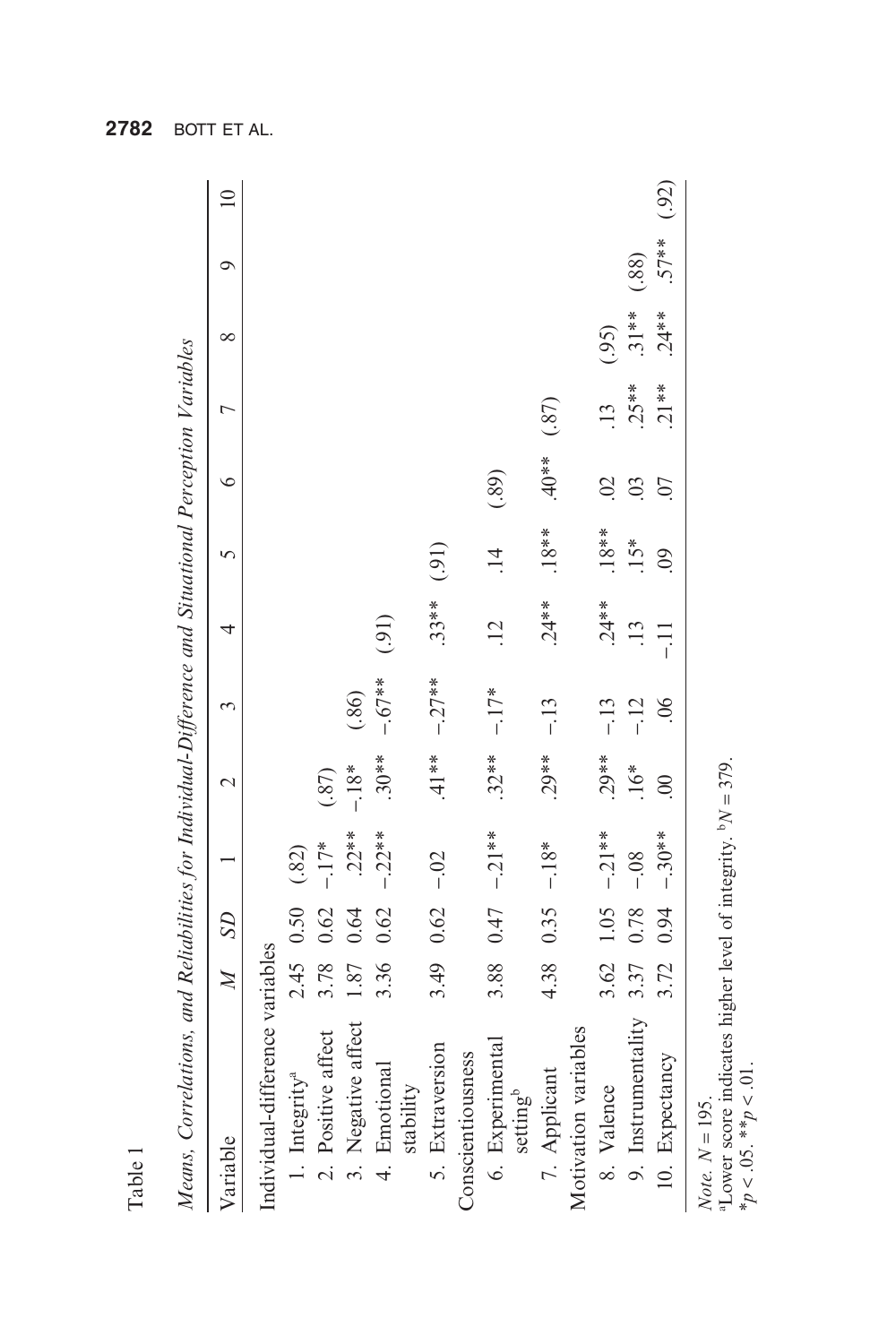remained predictive ( $\beta = .17$ ,  $p < .05$ ;  $\Delta R^2 = 4\%$ ). Positive affect was marginally significant, but only contributed an additional 1% of explained variance  $(\beta = .12, ns)$ . Overall, these results indicate that those higher in emotional stability were more likely to elevate responses in an applicant setting.

While emotional stability was predictive, the percentage of variance accounted for was rather low (3.9%). This level of prediction indicates that other factors were contributing to the elevation of responses that occurred between experimental setting and simulated applicant administrations of the conscientiousness measure. We believe that situational factors will likely explain variance in individual response elevation. The results of these analyses will be presented here.

#### *Predicting Within-Person Response Inflation: Situational Factors*

Perceptions of situational factors—namely, the individual's interpretation of the valence, instrumentality, and expectancy regarding the simulated job were investigated as a potential predictor of individual response elevation from experimental setting to the applicant setting. In order to examine these relationships, the motivation variables were examined individually (e.g., valence, instrumentality, and expectancy scale scores) and in combination with one another (e.g., V-I, motivational force models; Van Eerde & Thierry, 1996). In all analyses, valence, instrumentality, and expectancy were examined using the same process: Each was used to predict applicant conscientiousness after controlling for experimental setting responses. As mentioned previously, all predictor variables were centered prior to analysis (e.g., Aiken & West, 1991).

In the first regression, experimental setting (initial) conscientiousness was entered at the first step as a control variable, followed by valence, instrumentality, and expectancy scale scores (mean) in the next three successive steps. At the final step, the results indicate that only the instrumentality scale was a significant predictor of applicant conscientiousness ( $\beta$  = .20, *p* < .05). Next, the combinations of the cognitive choice terms were examined (i.e., interactions: Valence  $\times$  Instrumentality; Instrumentality  $\times$  Expectancy; Expectancy  $\times$  Valence). In these regressions, experimental setting conscientiousness was entered at Step 1, followed by the cognitive choice variables of interest (e.g., valence, instrumentality). The interactions were entered at the final step.

Only a single two-way interaction was significant: Instrumentality  $\times$ Expectancy  $(\beta = .17, p < .01)$ . This mirrored the significant bivariate relationships shown between applicant conscientiousness and the instrumentality and expectancy scales. Figure 1 displays this significant interaction. For those with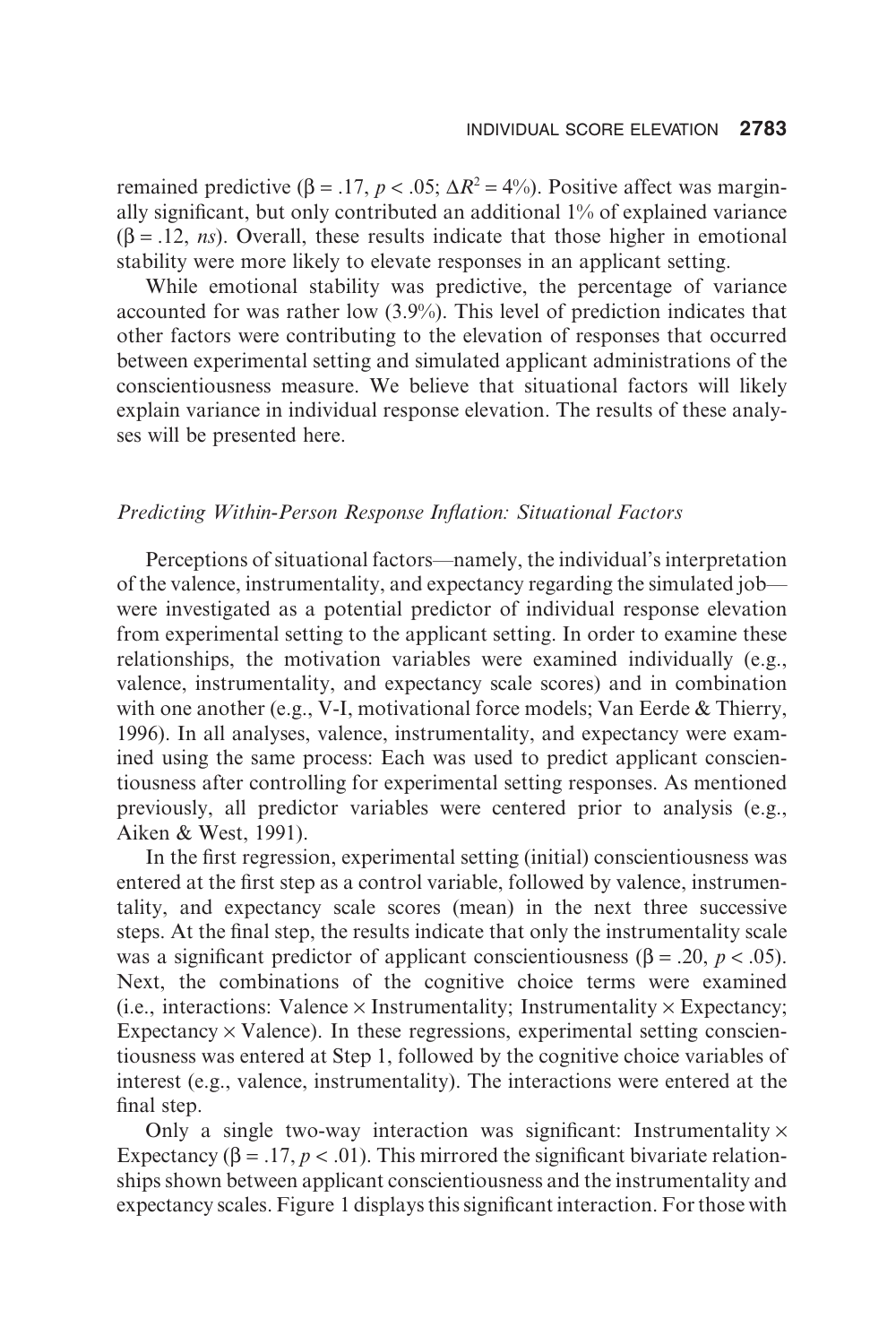

*Figure 1*. Expectancy by instrumentality interaction with simulated applicant conscientiousness.

a high level of expectancy, there was a positive relationship between instrumentality and applicant conscientiousness scores. However, for those with low expectancy, the relationship between instrumentality and applicant conscientiousness scores was essentially constant. Response elevation appeared to be at its highest for those individuals who believed that expending effort on the selection test would result in a high score (i.e., expectancy) and that a high score would lead to securing the job (i.e., instrumentality).

*Relative strength of individual difference and perceptions of situational factor predictors of response inflation.* Significant predictors of response inflation were detected by examining individual differences in personality, as well as perceptions of situational factors. Previous researchers have proposed that both of these factors are important in understanding response inflation. However, no study has compared their relative contribution to the prediction of response inflation in an applicant setting. Predictors entered into this model were significant in the final step of regressions presented earlier, such that when considered with other similar predictors (e.g., personality variables), these variables significantly explained variance in applicant inflation. In Step 1, experimental setting conscientiousness, emotional stability, and valence and instrumentality were entered. In Step 2, the interactions between emotional stability and valence and instrumentality were entered, followed by the interaction between valence and instrumentality. All of the variables were centered prior to entering.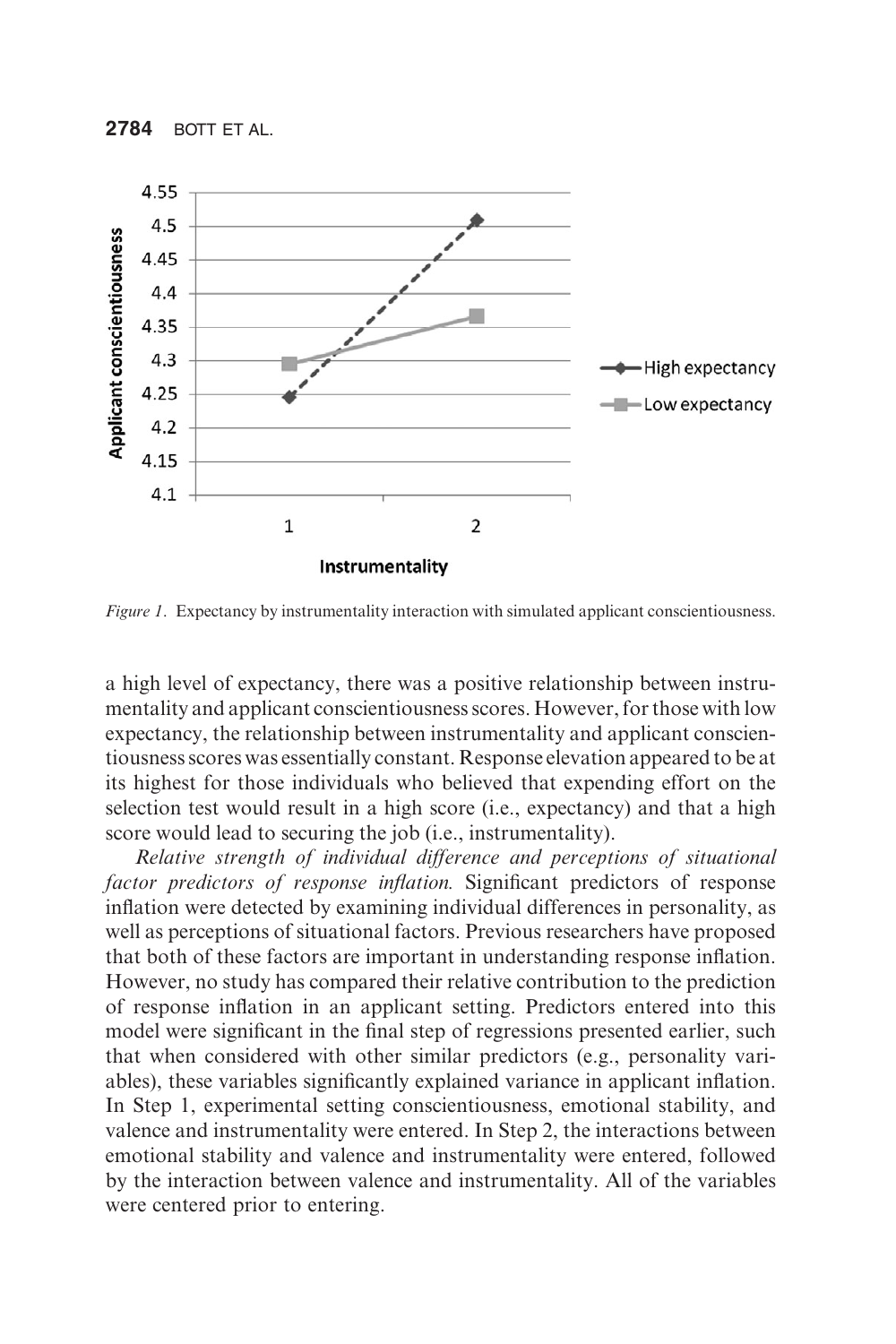Table 2 presents these results. When examined together, emotional stability, instrumentality, and the interaction between expectancy and instrumentality were significant. This model predicted approximately 26% of the variance in simulated applicant conscientiousness scores, after controlling for experimental setting (initial) scores, an increase in 23% with the inclusion of the situational factors. Of note, the interaction between expectancy and instrumentality remained significant, added an additional 3% of variance explained, and remained in the same direction, as shown in Figure 1. Taken

# Table 2

*Regression Results of Individual-Difference and Situational Factors Predicting Response Elevation*

|                                              | β       | $\bar{t}$ | $R^2$ | $\Delta F$ |
|----------------------------------------------|---------|-----------|-------|------------|
| Step 1                                       |         |           | .22   | 13.59***   |
| Experimental setting conscientiousness       | .37     | 5.81***   |       |            |
| Valence                                      | .05     | 0.76      |       |            |
| Instrumentality                              | $.15 -$ | $2.17*$   |       |            |
| Emotional stability                          | .17     | $2.49*$   |       |            |
| Step 2                                       |         |           | .24   | 2.29       |
| Experimental setting conscientiousness       | .37     | 5.81***   |       |            |
| Valence                                      | .05     | 0.69      |       |            |
| Instrumentality                              | .18     | $2.59**$  |       |            |
| Emotional stability                          | .16     | $2.49*$   |       |            |
| Emotional Stability $\times$ Instrumentality | .14     | $2.18*$   |       |            |
| Emotional Stability $\times$ Valence         | $-.02$  | $-0.23$   |       |            |
| Step 3                                       |         |           | .27   | $6.38**$   |
| Experimental setting conscientiousness       | .37     | 5.76***   |       |            |
| Valence                                      | .03     | 0.44      |       |            |
| Instrumentality                              | .21     | $3.01**$  |       |            |
| Emotional stability                          | .18     | $2.75**$  |       |            |
| Emotional Stability $\times$ Instrumentality | .10     | 1.53      |       |            |
| Emotional Stability $\times$ Valence         | $-.02$  | $-0.29$   |       |            |
| $Expectedancy \times Instrumentality$        | .17     | $2.53*$   |       |            |

*Note. N* = 194.

\**p* < .05. \*\**p* < .01. \*\*\**p* < .001.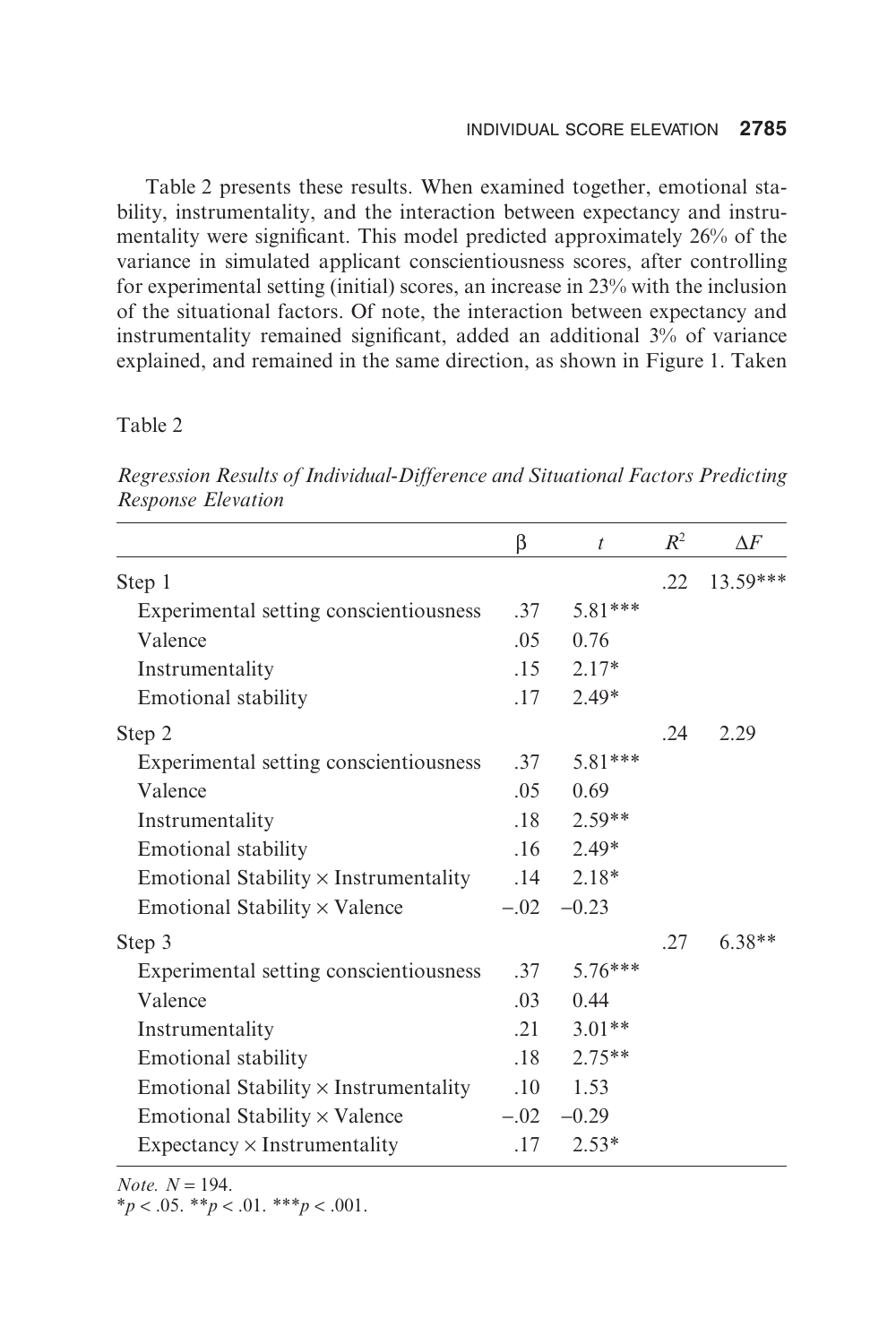together, these results provide support for the importance of situational perceptions and personality in predicting response inflation.

#### Discussion

Two potential explanations were explored for the individual score elevation on conscientiousness from experimental setting to the simulated job applicant setting: individual differences and perceptions of situational factors. The results indicate a positive relationship between emotional stability and response inflation, which contradicts previous empirical findings (e.g., McFarland & Ryan, 2000). Integrity, extraversion, positive affect, and negative affect were not predictive of response inflation. These results provide evidence that individual differences—specifically, emotional stability—were predictive of response elevation in an applicant setting.

The results of an examination of the perception of situational factors namely, the belief that doing well on a selection test will result in hiring (i.e., instrumentality), and the interaction between instrumentality and the belief that effort will result in a high test score (i.e., expectancy)—positively predicted applicant conscientiousness scores. The main effect for instrumentality indicates that drawing a connection between explaining the selection system, or how individuals are selected for hire, may serve as motivation to inflate scores. The interaction between expectancy and instrumentality demonstrates that individuals who believe that effort is the key to success on a selection test (i.e., expectancy), coupled with an understanding of how performing well on the selection test will lead to hiring (i.e., instrumentality), were most likely to increase their scores in the simulated applicant setting.

When individual differences and situational factors were examined together, support primarily emerged for the perceptions of situational factor variables. The situational factors of instrumentality and the interaction between instrumentality and expectancy remained predictive; emotional stability was also significant. Situational factors contributed the most unique variance to the prediction of response elevation from experimental setting to an applicant setting on conscientiousness items (23% for situational factors vs. 3% for individual-difference factors).

## *Implications for Managers and Human Resource Professionals*

The importance of situational factors in the prediction of individual response elevation in an applicant setting beyond individual differences is good news for the practitioner interested in limiting the deleterious effect of response distortion. These results suggest that practitioners can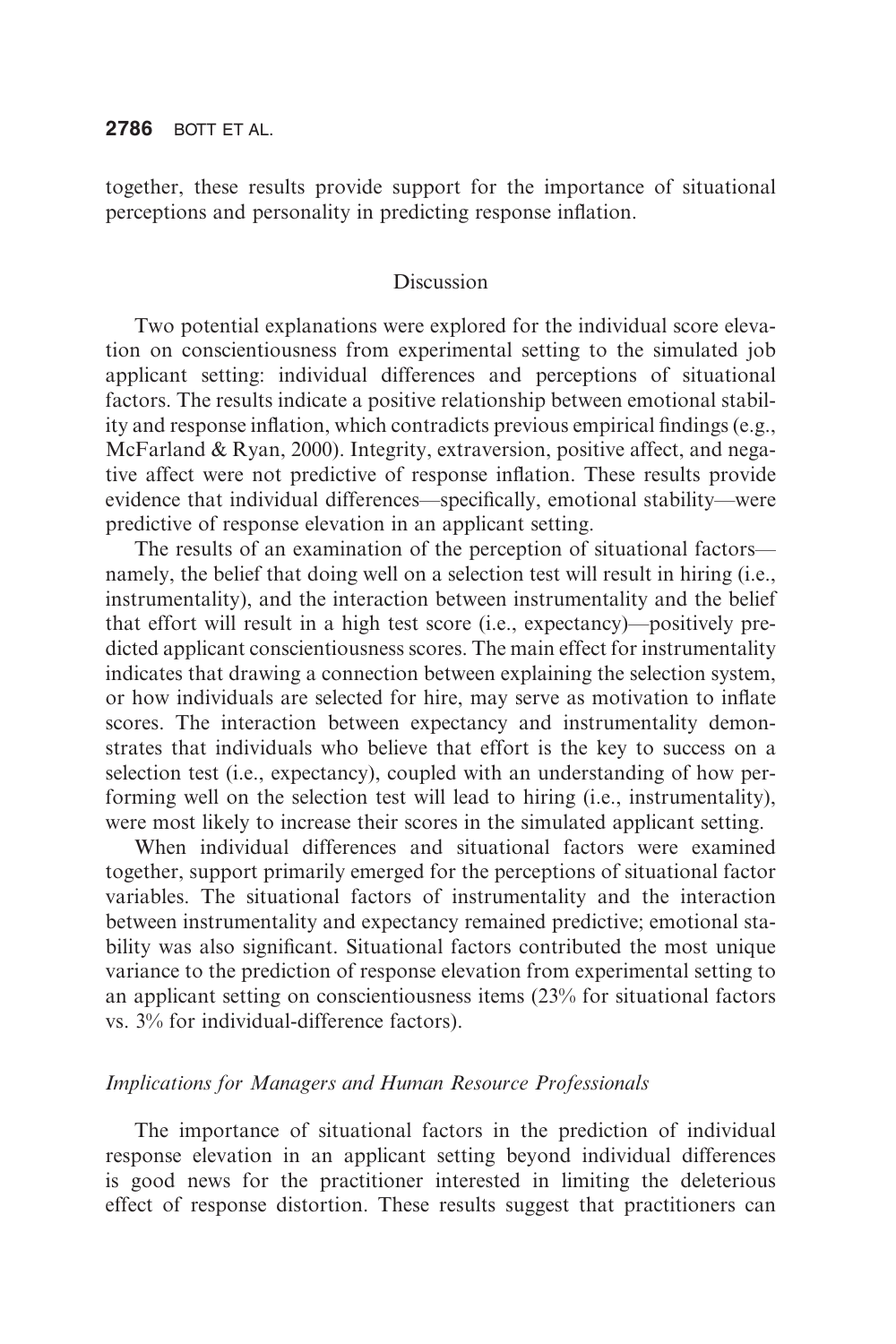highlight information that limits a high perception of instrumentality (linking performance on the test with hiring) and expectancy (link between effort and scoring well) in order to mitigate the effect of response distortion.

With respect to the results for the influence of instrumentality on response elevation, human resource practitioners should not provide complete details regarding the use of the non-cognitive measure in the context of the selection battery. This is not to say that no information should be provided to the applicant. Instead, the applicant should be given limited information regarding the direct impact of any specific measure in the selection battery on hiring decisions. Those tests that applicants see as more important or relevant to the hiring decision are the tests on which we would expect to see greater response inflation, based on the results of the present study. By withholding information about the importance of any single test and providing applicants with no clues regarding which predictors are most heavily weighted, our findings indicate that the applicant should be less motivated to inflate responses.

By implementing these relatively simple changes to the recruitment and initial screening process, the organization has the opportunity to increase the accuracy of information about the applicant's traits and behaviors. This increased accuracy could have a considerable effect on the training and development opportunities offered, as well as the placement of the individual in workgroups or departments. This increased accuracy may lead to a decrease in turnover behaviors (e.g., absenteeism, withdrawal), resulting in significant savings to the organization. Future research should examine the bottom-line impact of response distortion.

# *Limitations and Future Research*

This study was conducted in a laboratory with a simulated job, which likely affects the generalizability of the results. However, all participants were currently working a minimum of a part-time job, which should mitigate concern over their representativeness to the general population. These relationships should be examined in the field with actual job applicants, especially in light of the importance of applicants' motivation to secure the job. Even though these were not actual applicants, the level of response distortion that occurred in this study was similar and, in some cases, even greater than that found in field studies (e.g., Rosse et al., 1998). The high level of response distortion with this laboratory sample demonstrates that participants were acting as applicants.

Future research should investigate these relationships with a field sample in order to determine the relative contribution of situational factors and individual differences. It would be instructive to determine if these relation-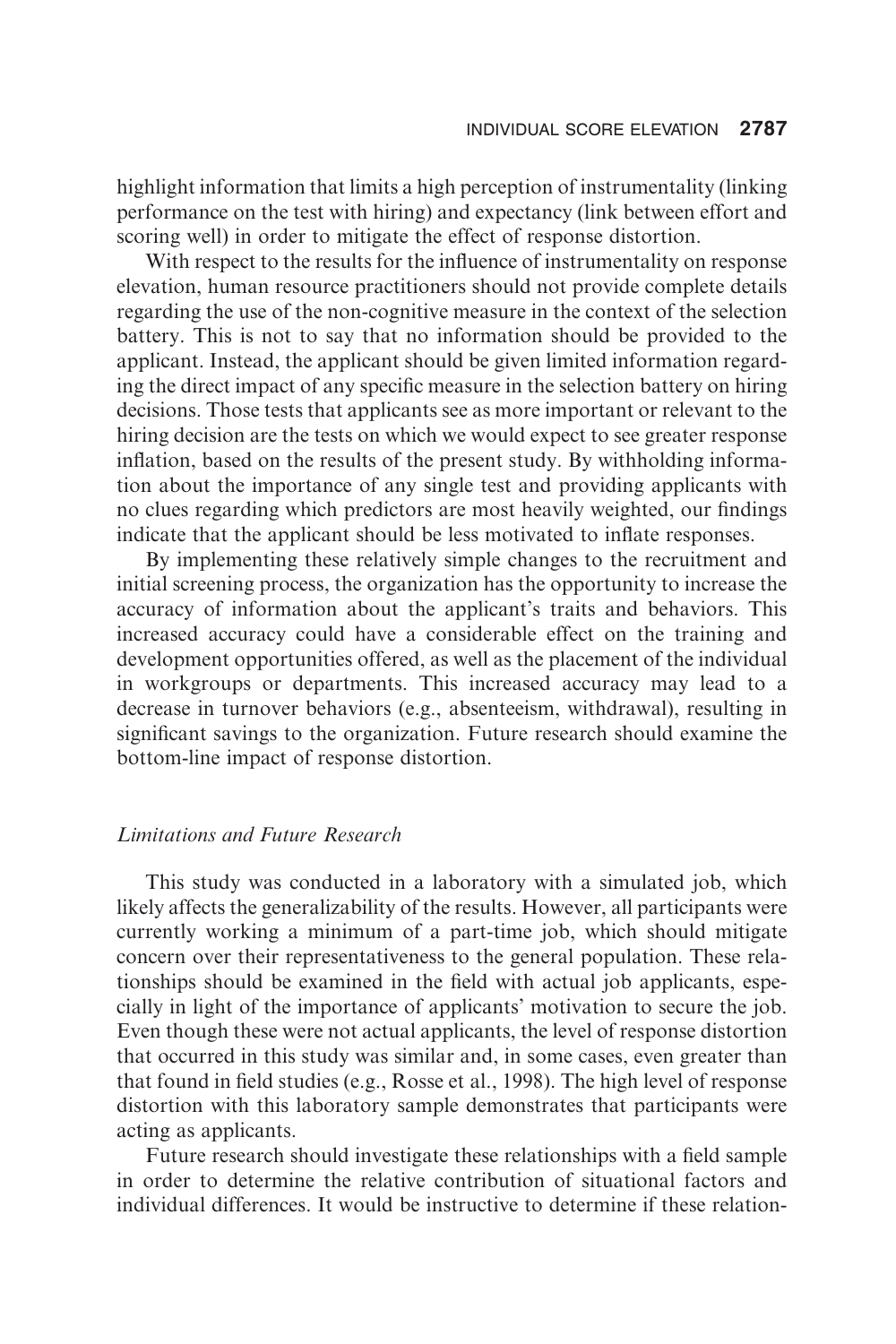ships exist in other populations or were simply sample-specific. Future research should also test the ability to fake as an important factor in selection. Another fruitful avenue for research would be to investigate the influence of other situational perceptions and the ability to inflate scores.

# References

- Aiken, L. S., & West, S. G. (1991). *Multiple regression: Testing and interpreting interactions*. Newbury Park, CA: Sage.
- Alliger, G. M., Lilienfeld, S. O., & Mitchell, K. E. (1996). The susceptibility of overt and covert integrity tests to coaching and faking. *Psychological Science*, *7*, 32–39.
- Barrick, M. R., & Mount, M. K. (1991). The Big Five personality dimensions and job performance: A meta-analysis. *Personnel Psychology*, *44*, 1–26.
- Costa, P. T., & McCrae, R. R. (1992). *Revised NEO Personality Inventory (NEO-PI-R) and NEO Five-Factor Inventory (NEO-FFI)*. Odessa, FL: Psychological Assessment Resources.
- Douglas, E. F., McDaniel, M. A., & Snell, A. F. (1996, August). *The validity of non-cognitive measures decays when applicants fake*. Paper presented at the annual meeting of the Academy of Management, Cincinnati, OH.
- Dwight, S. A., & Donovan, J. J. (2003). Do warnings not to fake reduce faking? *Human Performance*, *16*, 1–23.
- Ellingson, J. E., Sackett, P. R., & Hough, L. M. (1999). Social desirability corrections in personality measurement: Issues of applicant comparison and construct validity. *Journal of Applied Psychology*, *84*, 155–166.
- Goldberg, L. R. (1999). A broad-bandwidth, public domain, personality inventory measuring the lower-level facets of several five-factor models. In I. Mervielde, I. Deary, F. De Fruyt, & F. Ostendorf (Eds.), *Personality psychology in Europe* (Vol. 7, pp. 7–28). Tilburg, The Netherlands: Tilburg University Press.
- Guion, R. M., & Gottier, R. F. (1965). Validity of personality measures in personnel selection. *Personnel Psychology*, *18*, 135–164.
- Hough, L. M., Eaton, N. K., Dunnette, M. D., Kamp, J. D., & McCloy, R. A. (1990). Criterion-related validities of personality constructs and the effect of response distortion on those validities. *Journal of Applied Psychology*, *75*, 581–595.
- Hurtz, G. M., & Donovan, J. J. (2000). Personality and job performance: The Big Five revisited. *Journal of Applied Psychology*, *85*, 869–879.
- Kluger, A. N., & Colella, A. (1993). Beyond the mean bias: The effect of warning against faking on biodata item variances. *Personnel Psychology*, *46*, 763–780.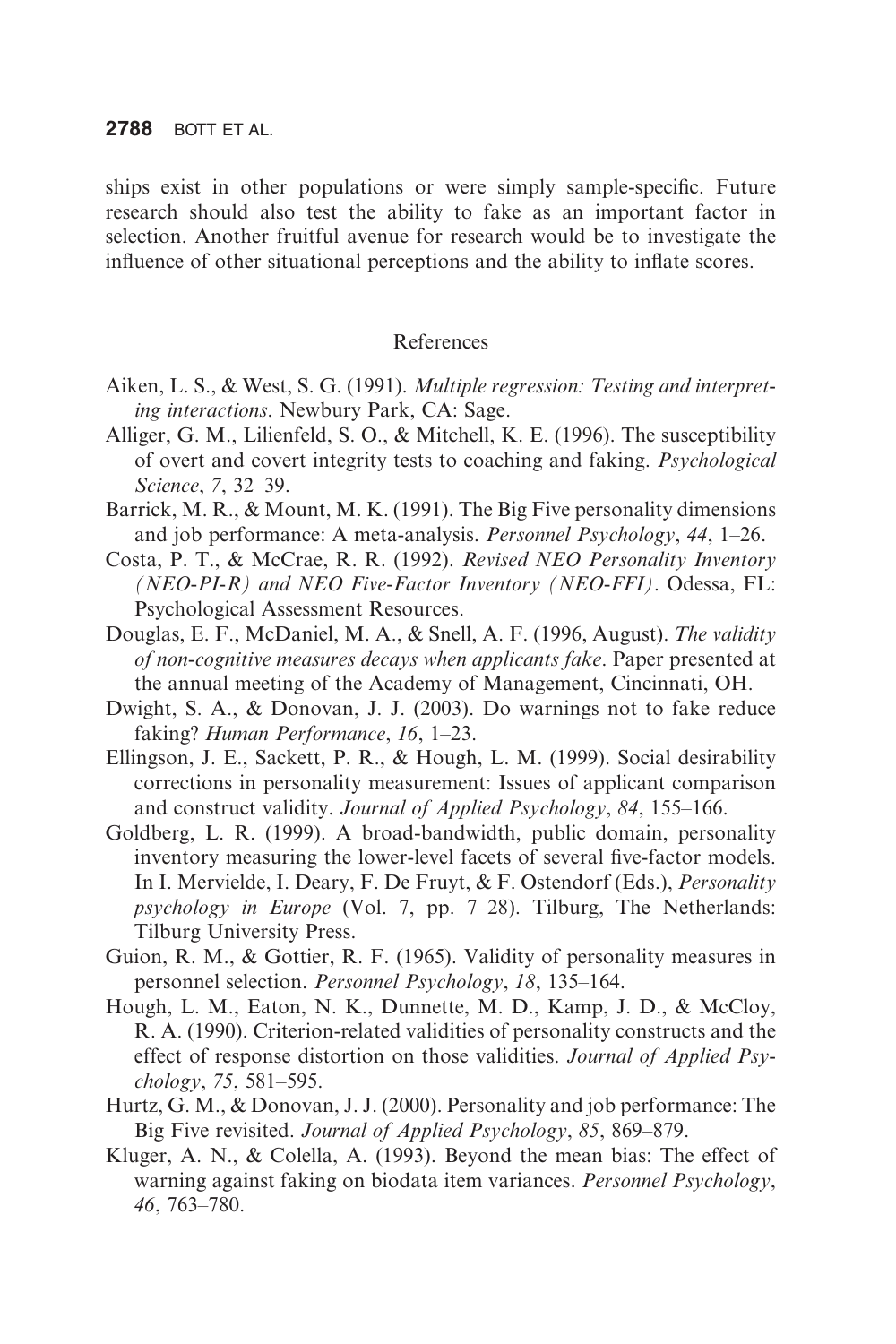- McFarland, L. A., & Ryan, A. M. (2000). Variance in faking across noncognitive measures. *Journal of Applied Psychology*, *85*, 812–821.
- Mueller-Hanson, R., Heggestad, E. D., & Thornton, G. C. (2003). Faking and selection: Considering the use of personality from select-in and selectout perspectives. *Journal of Applied Psychology*, *88*, 348–355.
- Ones, D. S., Viswesvaran, C., & Reiss, A. D. (1996). Role of social desirability in personality testing for personnel selection: The red herring. *Journal of Applied Psychology*, *81*, 660–679.
- Robie, C., Schmit, M. J., Ryan, A. M., & Zickar, M. J. (2000). Effects of item context specificity on the measurement equivalence of a personality inventory. *Organizational Research Methods*, *3*, 348–365.
- Rosse, J. G., Stecher, M. D., Miller, J. L., & Levin, R. A. (1998). The impact of response distortion on pre-employment personality testing and hiring decisions. *Journal of Applied Psychology*, *83*, 634–644.
- Ryan, A. M., & Sackett, P. R. (1987). Pre-employment honesty testing: Fakability, reactions of test takers, and company image. *Journal of Business and Psychology*, *1*, 248–256.
- Saldago, J. F. (1997). The five-factor model of personality and job performance in the European community. *Journal of Applied Psychology*, *82*, 30–43.
- Sanchez, R. J., Truxillo, D. M., & Bauer, T. N. (2000). Development and examination of an expectancy-based measure of test-taking motivation. *Journal of Applied Psychology*, *85*(5), 739–750.
- Schmidt, F. L., & Hunter, J. E. (1998). The validity and utility of selection methods in personnel psychology: Practical and theoretical implications of 85 years of research findings. *Psychological Bulletin*, *124*, 262–274.
- Schmit, M. J., & Ryan, A. M. (1993). The Big Five in personnel selection: Factor structure in applicant and nonapplicant populations. *Journal of Applied Psychology*, *78*, 966–974.
- Snell, A. F., Sydell, E. J., & Lueke, S. B. (1999). Towards a theory of applicant faking: Integrating studies of deception. *Human Resource Management Review*, *9*, 219–242.
- Tellegen, A. (1985). Structures of mood and personality and their relevance to assessing anxiety, with an emphasis on self-report. In A. H. Tuma & J. D. Maser (Eds.), *Anxiety and the anxiety disorders* (pp. 681–706). Hillsdale, NJ: Lawrence Erlbaum.
- Tett, R. P., Jackson, D. N., & Rothstein, M. (1991). Personality measures as predictors of job performance: A meta-analytic review. *Personnel Psychology*, *44*, 703–742.
- Van Eerde, W., & Thierry, H. (1996). Vroom's expectancy models and workrelated criteria: A meta-analysis. *Journal of Applied Psychology*, *81*, 575– 586.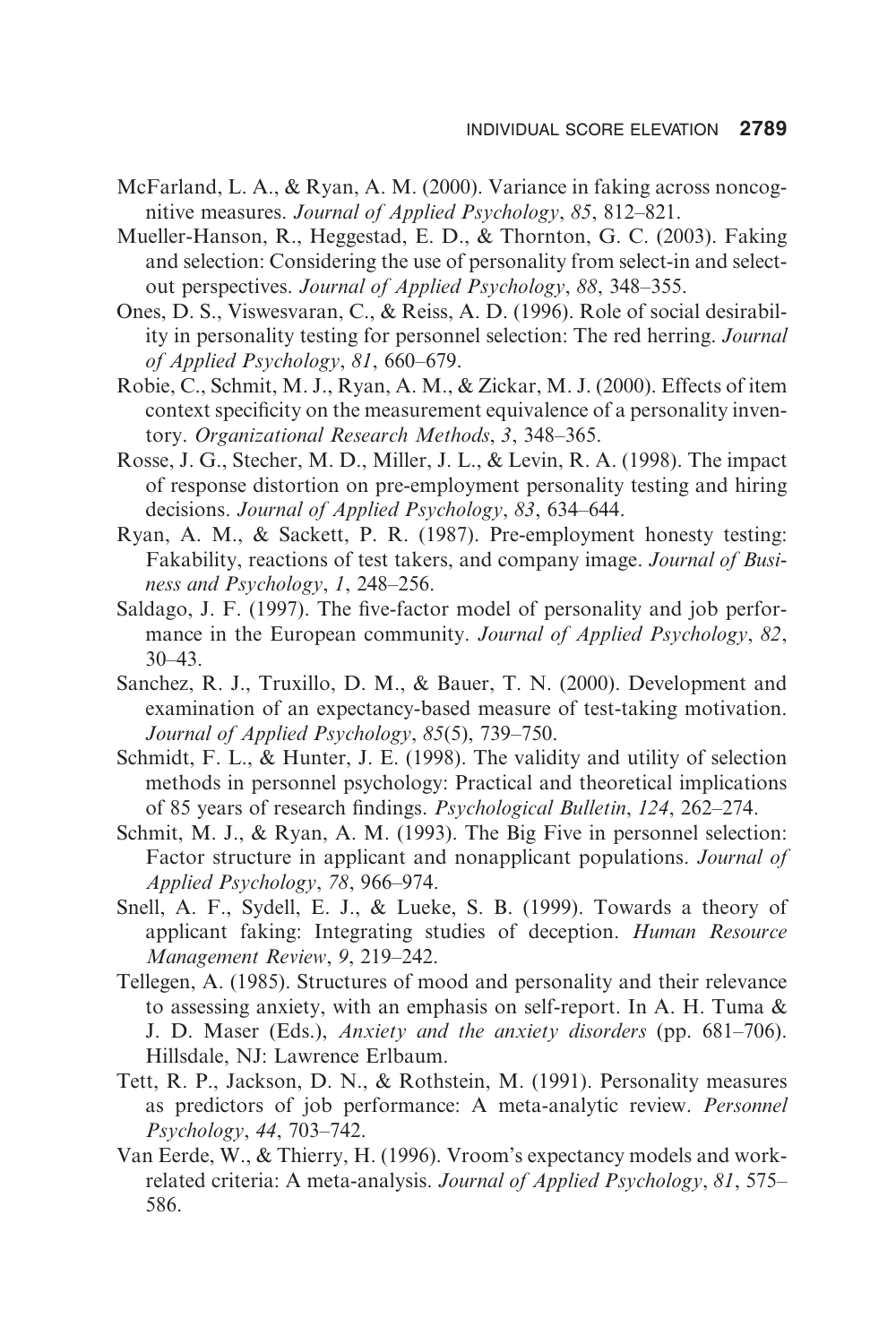Viswesvaran, C., & Ones, D. (1999). Meta-analysis of fakability estimates: Implications for personality assessment. *Educational and Psychological Measurement*, *59*, 197–210.

Vroom, V. H. (1964). *Work and motivation*. New York: Wiley.

- Watson, D., & Clark, L. A. (1984). Negative affectivity: The disposition to experience aversive emotional states. *Psychological Bulletin*, *96*, 465–490.
- Watson, D., Clark, L. A., & Tellegen, A. (1988). Development and validation of brief measures of positive and negative affect: The PANAS scale. *Journal of Personality and Social Psychology*, *54*, 1063–1070.